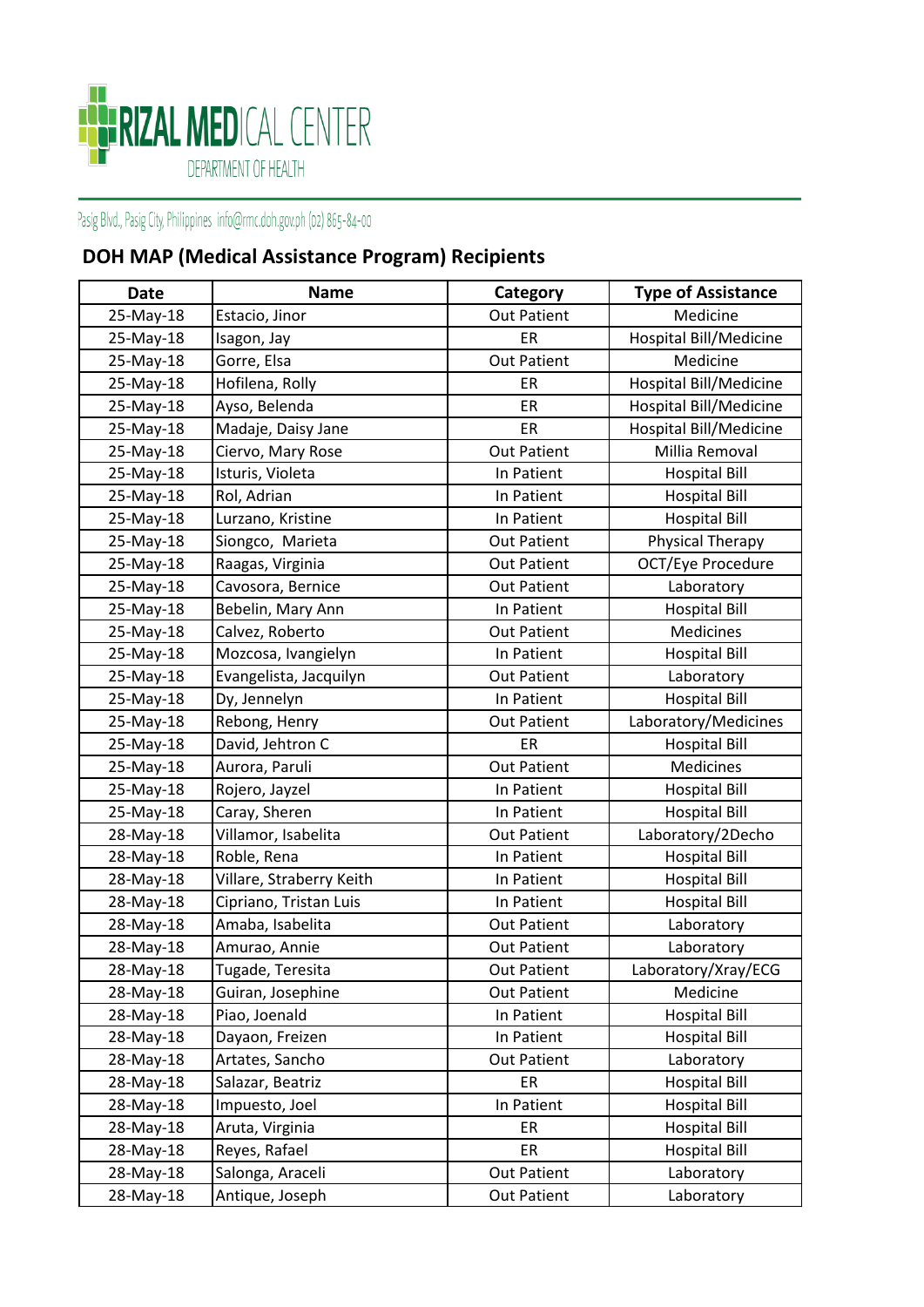

| 28-May-18 | Dagohoy, Rosa         | <b>Out Patient</b> | Laboratory              |
|-----------|-----------------------|--------------------|-------------------------|
| 28-May-18 | Caraan, Helen         | <b>Out Patient</b> | Laboratory              |
| 28-May-18 | Ipac, Junie           | <b>Out Patient</b> | Laboratory              |
| 28-May-18 | Arevalo, Domingo jr   | In Patient         | Surgery                 |
| 28-May-18 | Catorce, Ma Marcia    | <b>Out Patient</b> | Medicines               |
| 28-May-18 | Landrito              | <b>Out Patient</b> | Medicines               |
| 28-May-18 | Abion, John Michael   | <b>Out Patient</b> | Laboratory              |
| 28-May-18 | Anore, Nica           | In Patient         | <b>Hospital Bill</b>    |
| 28-May-18 | Morro, Schrelle Vhic  | In Patient         | <b>Hospital Bill</b>    |
| 28-May-18 | Mendoza, Meynardo     | In Patient         | <b>Hospital Bill</b>    |
| 28-May-18 | Salvador, Remedios    | <b>Out Patient</b> | Medicines               |
| 28-May-18 | Donor, Ronalyn        | In Patient         | <b>Hospital Bill</b>    |
| 28-May-18 | Glo, Romeo            | <b>Out Patient</b> | Laboratory              |
| 28-May-18 | Hernandez, Andrea     | <b>Out Patient</b> | Laboratory/Xray/2decho  |
| 28-May-18 | Cadungog, Annabelle   | <b>Out Patient</b> | Medicine                |
| 28-May-18 | Ortiz, Unizh          | In Patient         | <b>Hospital Bill</b>    |
| 28-May-18 | Guzman, Marlyn        | <b>Out Patient</b> | <b>Biopsy Procedure</b> |
| 29-May-18 | Pasco, Agelito        | <b>Out Patient</b> | Laboratory/Xray/ECG     |
| 29-May-18 | Teodoro, Ma Erika     | <b>Out Patient</b> | Laboratory              |
| 29-May-18 | Bacina, Rolando       | <b>Out Patient</b> | Laboratory              |
| 29-May-18 | Lacsa, Mamencia       | <b>Out Patient</b> | Laboratory              |
| 29-May-18 | Lacsa, Loida          | <b>Out Patient</b> | Laboratory              |
| 29-May-18 | Catuday, Abegail      | <b>Out Patient</b> | Laboratory              |
| 29-May-18 | Delos Santos, Guia    | <b>Out Patient</b> | Medicines               |
| 29-May-18 | Maspat, Dinah         | <b>Out Patient</b> | Laboratory              |
| 29-May-18 | Collado, Raymundo     | <b>Out Patient</b> | Medicines               |
| 29-May-18 | Cruz, John Ury        | ER                 | <b>Hospital Bill</b>    |
| 29-May-18 | Bautista, Zorayda     | <b>Out Patient</b> | <b>Xray</b>             |
| 29-May-18 | Manalo, RB            | <b>Out Patient</b> | <b>Xray</b>             |
| 29-May-18 | Conte, Andrei         | <b>Out Patient</b> | Xray/Sputum             |
| 29-May-18 | Gallano, Federico     | <b>Out Patient</b> | Medicines               |
| 29-May-18 | Catabay, Eduardo      | <b>Out Patient</b> | Medicines               |
| 29-May-18 | Balderama, Angelita   | <b>Out Patient</b> | <b>Scrotal Tests</b>    |
| 29-May-18 | Paular, Divina        | ER                 | <b>Hospital Bill</b>    |
| 29-May-18 | Abunado, Jose         | <b>ER</b>          | <b>Hospital Bill</b>    |
| 29-May-18 | Briones, Genevieve    | In Patient         | <b>Hospital Bill</b>    |
| 29-May-18 | Gonzales, Resjan Mark | <b>Out Patient</b> | <b>Hospital Bill</b>    |
| 29-May-18 | Oracoy, Orlando       | ER                 | <b>Hospital Bill</b>    |
| 29-May-18 | Monsod, Marciano      | <b>Out Patient</b> | Medicine                |
| 29-May-18 | Barbado, Geraldine    | <b>Out Patient</b> | Medicine                |
| 29-May-18 | Diviva, Emma          | Out Patient        | Laboratory              |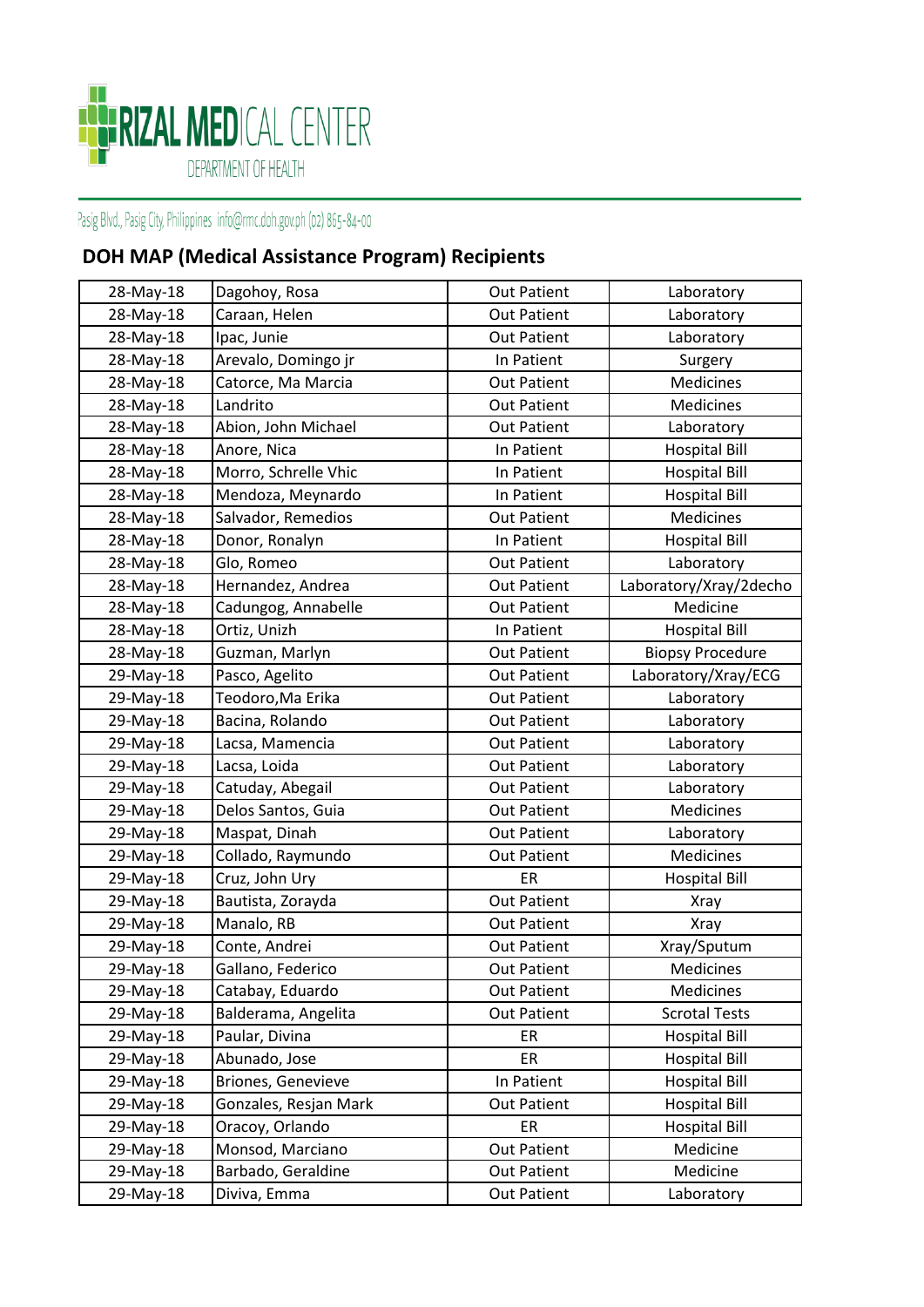

| 29-May-18 | Capistrano, Rizalino        | <b>Out Patient</b> | Laboratory/Xray/Ultrasound |
|-----------|-----------------------------|--------------------|----------------------------|
| 29-May-18 | Sta Ana, Jessielyn          | <b>Out Patient</b> | Laboratory/Ultrasound      |
| 29-May-18 | Liwanangan, Petronio        | <b>Out Patient</b> | <b>Xray</b>                |
| 29-May-18 | Delos Santos, Maxima        | <b>Out Patient</b> | 2D Echo                    |
| 29-May-18 | Halton, Yolanda             | <b>Out Patient</b> | Laboratory                 |
| 29-May-18 | Amor, Maricel               | In Patient         | <b>Hospital Bill</b>       |
| 29-May-18 | Dionisio, Gerald            | <b>Out Patient</b> | Physical Therapy           |
| 30-May-18 | Zacarias, Bernadeth         | <b>Out Patient</b> | Laboratory                 |
| 30-May-18 | Mulano, Edna                | <b>Out Patient</b> | Laboratory                 |
| 30-May-18 | Magapi, Sammy               | <b>Out Patient</b> | Laboratory                 |
| 30-May-18 | Divina, Divina              | <b>Out Patient</b> | Laboratory                 |
| 30-May-18 | Dela Cruz, Jake             | <b>Out Patient</b> | Medicines                  |
| 30-May-18 | Malanguis, Genelyn          | In Patient         | <b>Hospital Bill</b>       |
| 30-May-18 | Fabillar, Jeffrey           | <b>Out Patient</b> | Laboratory                 |
| 30-May-18 | Torres, Rowena              | <b>Out Patient</b> | Medicine                   |
| 30-May-18 | Lopez, Michelle             | <b>Out Patient</b> | Medicine                   |
| 30-May-18 | Rupinta, Josephine          | <b>Out Patient</b> | Laboratory/Mammogram       |
| 30-May-18 | Dela Cruz, Carlos           | <b>Out Patient</b> | Laboratory/ECG/Xray        |
| 30-May-18 | Redondo, Dan                | <b>Out Patient</b> | Laboratory                 |
| 30-May-18 | Vega, Arnie                 | <b>Out Patient</b> | Physical Therapy           |
| 30-May-18 | Felizardo, Richard          | In Patient         | <b>Hospital Bill</b>       |
| 30-May-18 | Caliboso, Allan             | ER                 | <b>Hospital Bill</b>       |
| 30-May-18 | Natividad, Evelyn           | <b>Out Patient</b> | Laboratory                 |
| 30-May-18 | Villanueva Mercedes         | <b>Out Patient</b> | Medicine                   |
| 30-May-18 | Salas, Nida                 | <b>Out Patient</b> | Laboratory                 |
| 30-May-18 | Agsaoay, Trinidad           | <b>Out Patient</b> | Physical Therapy           |
| 30-May-18 | Guillermo, Christian Angelo | <b>Out Patient</b> | Xray/Physical Therapy      |
| 30-May-18 | Benito, Elmo                | <b>Out Patient</b> | OCT/Eye Procedure          |
| 30-May-18 | Ortega, Jerry               | <b>Out Patient</b> | Laboratory/ECG/Xray        |
| 30-May-18 | Llova, Mario                | <b>Out Patient</b> | Laboratory                 |
| 30-May-18 | Reodique, Michelle          | <b>Out Patient</b> | Medicines                  |
| 30-May-18 | Baduria, Dianne             | In Patient         | <b>Hospital Bill</b>       |
| 31-May-18 | Tabrilla, Dosmedo           | <b>Out Patient</b> | Laboratory                 |
| 31-May-18 | Alanguilan, Andrea          | <b>Out Patient</b> | Laboratory                 |
| 31-May-18 | Rabulan, Romeo              | In Patient         | Hospital bill              |
| 31-May-18 | Mabini, Ma Fe               | In Patient         | Laboratory                 |
| 31-May-18 | Tamayo, Estelita            | ER                 | <b>Hospital Bill</b>       |
| 31-May-18 | Tagaro, Rico                | In Patient         | <b>Hospital Bill</b>       |
| 31-May-18 | Aratea, Jimmy               | <b>Out Patient</b> | Medicine                   |
| 31-May-18 | Macalawa, Adelaida          | <b>Out Patient</b> | Medicine                   |
| 31-May-18 | Broce, Renalou              | <b>Out Patient</b> | Laboratory                 |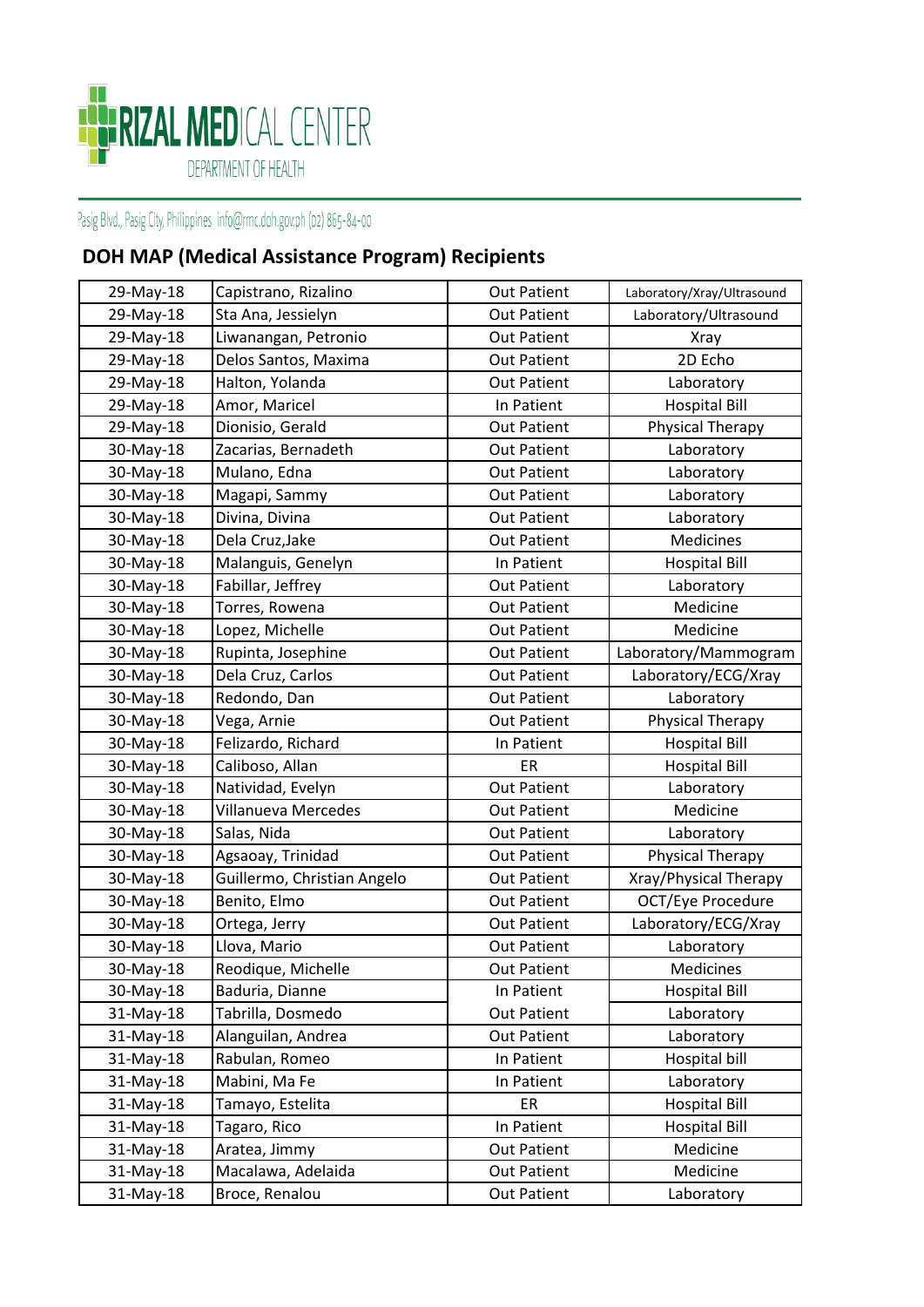

| 31-May-18 | Germillo, Ireneo Naval J | In Patient         | <b>Hospital Bill</b> |
|-----------|--------------------------|--------------------|----------------------|
| 31-May-18 | Eugenio, Anamie          | In Patient         | <b>Hospital Bill</b> |
| 31-May-18 | Casusay, Edgar           | ER.                | <b>Hospital Bill</b> |
| 31-May-18 | Valdevia, Kim Joseph     | In Patient         | <b>Hospital Bill</b> |
| 31-May-18 | Ramos, Angelita          | <b>Out Patient</b> | Medicine             |
| 31-May-18 | Imperial, Analyn         | In Patient         | <b>Hospital Bill</b> |
| 31-May-18 | Bancud, Lucia            | <b>Out Patient</b> | Medicine             |
| 31-May-18 | Tugano, Pedigo           | <b>Out Patient</b> | Laboratory           |
| 31-May-18 | Enorme, Verlina          | <b>Out Patient</b> | Laboratory           |
| 31-May-18 | Luna, Eduardo            | <b>Out Patient</b> | Medicine             |
| 31-May-18 | Bacad, Maricel           | <b>Out Patient</b> | Laboratory           |
| 31-May-18 | Capistrano, Manuel       | <b>Out Patient</b> | Medicine             |
| 31-May-18 | Caranto, Melody          | In Patient         | <b>Hospital Bill</b> |
| 31-May-18 | Cruz, Eritzelle          | <b>ER</b>          | <b>Hospital Bill</b> |
| 31-May-18 | Catacutan, John Thairon  | In Patient         | <b>Hospital Bill</b> |
| 31-May-18 | Banocia, Luningning      | <b>Out Patient</b> | Medicine             |